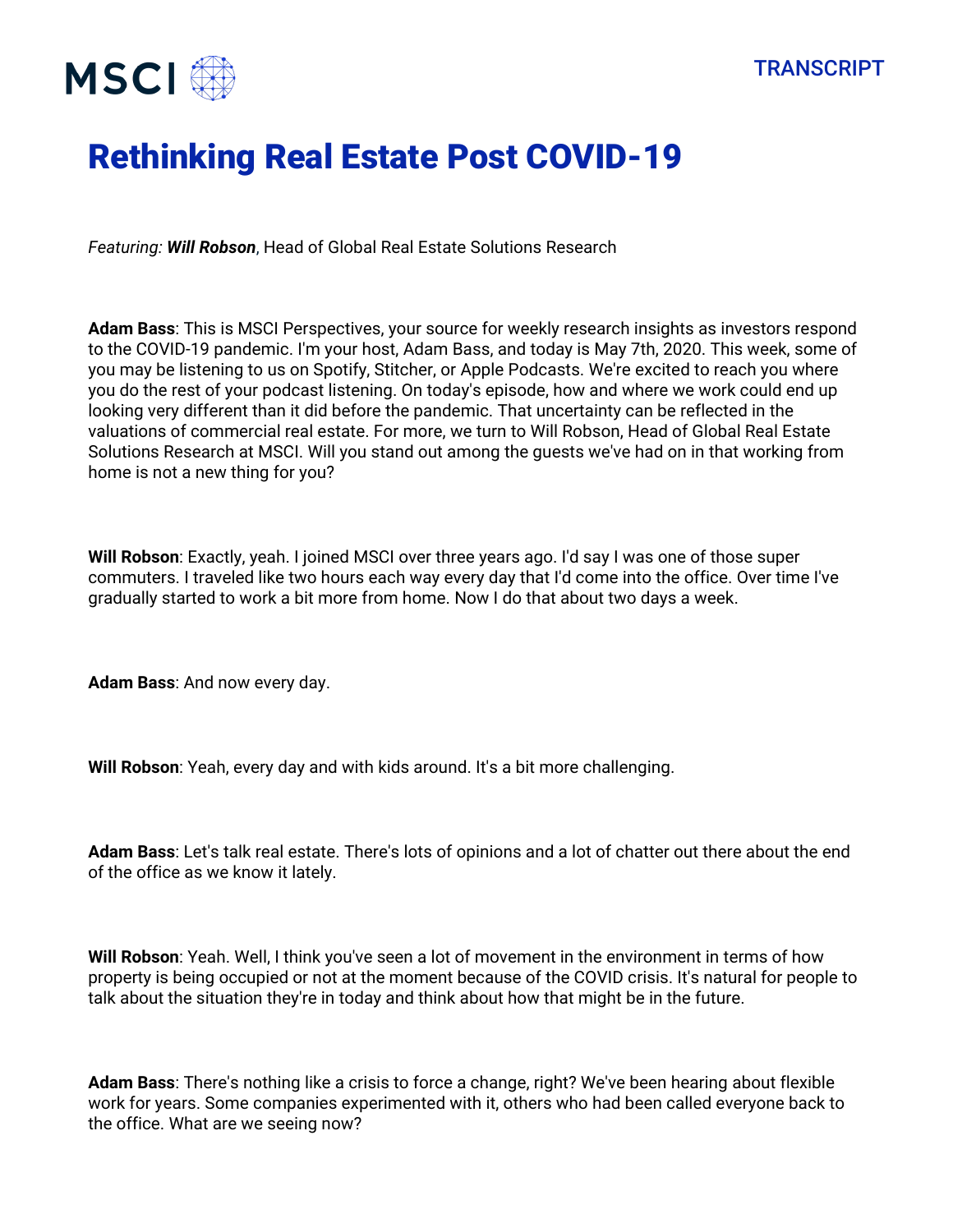



**Will Robson**: Companies have very quickly had to really scale up the kind of working from home technology that's needed for mass use. There's been a lot of money thrown at the problem to kind of make sure everyone is at least as productive at home as they are in the office. From a cultural point of view, the CEOs of major corporations, which may have had a slightly more kind of old school view of the benefits from working at home, have really had to throw themselves behind it and kind of tell their workforces how great it's going to be through this crisis.

**Adam Bass**: That must be affecting how some companies think about office space. Is that reflected in real estate valuations?

**Will Robson**: Well, I'm going to say at real estate, we track the private valuations and construct indexes in those. Just a feature of private marketeers is that the pricing is valuation appraisal based and so you tend to see them move more slowly than in the listed markets. For private market valuations, we've seen pretty muted response so far. We're talking about in the region of two to 5% say for different markets and different property sectors. That seems pretty small compared to the movements you've seen in listed real estate companies, which have been in the order of 10, 20, 30% depending on which markets and which sectors.

**Adam Bass**: Which sectors have been hit hardest?

**Will Robson**: Obviously retail has been pretty hard hit because there's just no shoppers in the shops at the moment. Hotels because of the travel industry has been hit. No one's flying in planes and occupying hotels. The short-term impacts on those kinds of property sectors are being pretty severe. You've seen that kind of impact is coming into the private valuations as valuers are assessing the shorter term impacts of cashflow. You've seen lots of tenants asking for either rent holidays or rent deferrals kind of through the period of the crisis, so maybe for a quarter or two. You've seen some tenants, whether they're asking for it or not, just not able to pay the rent.

Obviously a very short-term kind of big hit to net operating income and that seems to be suggesting that it's that kind of short term impact to cash cashflow that is being factored into the valuations in the early stages of this crisis. Those kinds of smaller movements in the valuations are kind of supported by some modeling work that we've done. It seems like in the listed markets, investors there are factoring other elements into the prices, either longer-term hits to growth expectations so that there's more of a structural change in the cash flows of real estate assets or it's just risk appetite and had to [inaudible 00:04:44] for those assets.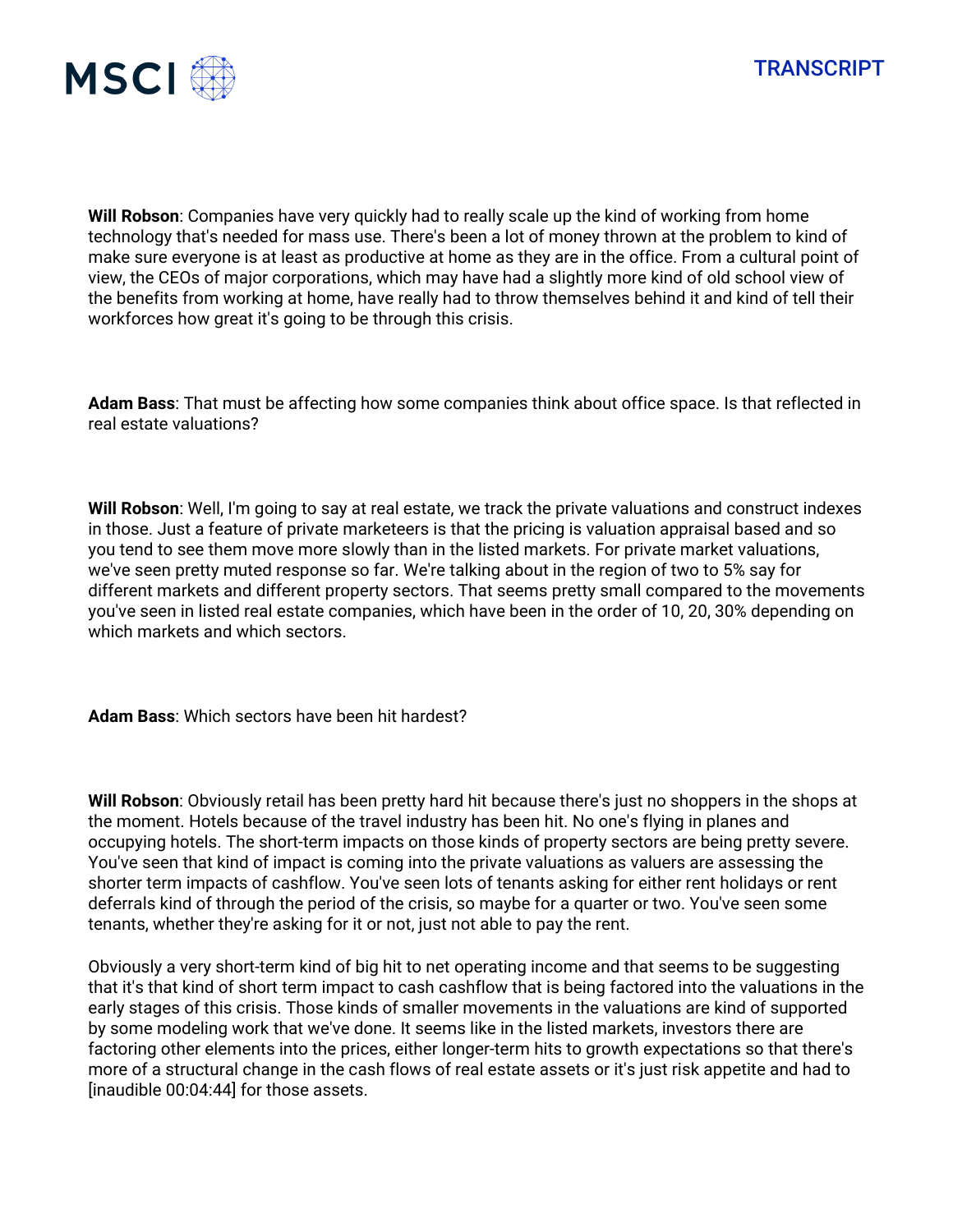



**Adam Bass**: Retail real estate under pressure, that's not a new story.

**Will Robson**: The weakness you've just seen in retail is obviously through the impact of lockdown and social distancing, but that was a kind of a trend that we were seeing before the COVID crisis. Online retailing had been putting a lot of pressure on retail real estate for a number of years in many property markets. You've seen in many markets the returns from retail real estate entering into negative territory months or years before this crisis hit. I think we're just seeing this crisis kind of exacerbating or accelerating those trends that were already beforehand. Offices, it's not as dramatic, but you still had a sense of disruption on the horizon from the kind of co-working business model.

Obviously in the short-term, that kind of co-working model of offices is very stressed, but depending on how people think about the new normal for office work, the extent to which people are going to from home or want to work more locally to their homes, but perhaps not in their homes. Maybe that model could come back in a slightly different guise.

**Adam Bass**: How about clients? What's on their minds? What are they asking you about?

**Will Robson**: Clients are very focused in the short-term and just being able to collect rents where they can and help their tenants through this crisis. I think that the thing that we're grappling at the moment with is the extent to which tenants can get their businesses open again and start receiving revenues so that they can start paying rent. If this is kind of a three to six month thing and you can help your tenants through, it's in the best interest of everybody to make sure these businesses stay viable. Now, you contrast that with the comment I said about this crisis exacerbating some trends that are already there. There may be certain sections of the tenant base or the economy that kind of challenged business models anyway and this has just accelerated that.

**Adam Bass**: As veteran of working from home, Will, any words of wisdom for when we all go back to the office, whatever that ends up looking like?

**Will Robson**: Although everyone's doing this virtually, I think people have more of a personal connection with the people they work with now because they see a bit more of their lives through a Teams call or a Zoom call, kids popping in the background, that kind of thing. I hope one of the things that stays after this is a better realization of the balance between work life and home life.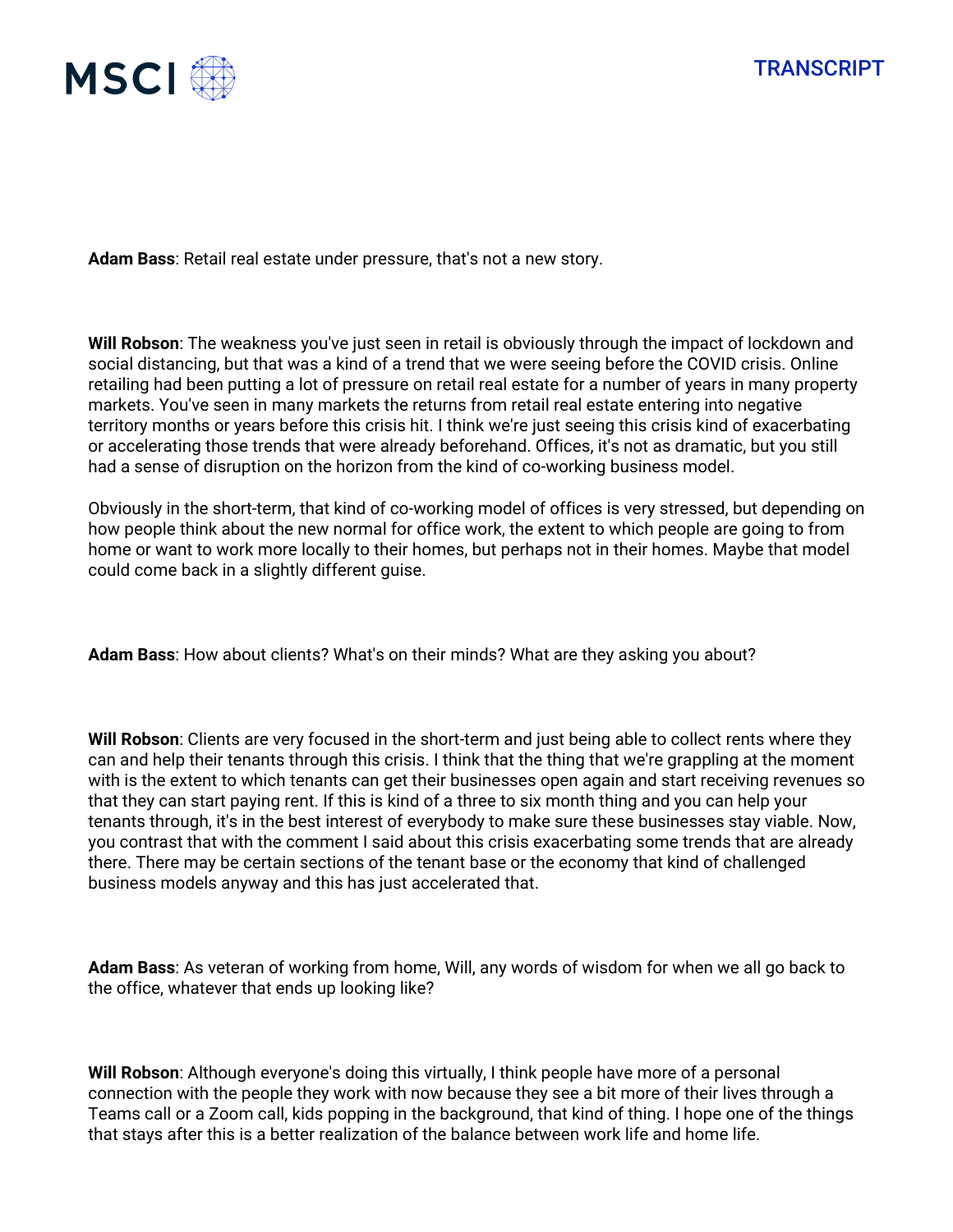

**Adam Bass**: That's all for this week. Thanks to Will and to all of you for joining us. If you have a moment, be sure to leave a comment and to subscribe so you can stay up to date on our latest episodes and insights. For more from MSCI, check out our ESG Now Podcast. This Friday's episode looks at palm oil, meat packers, and India. I'll be listening. As always, you can follow us on the MSCI LinkedIn page and please bookmark www.msci.com/coronavirus for all our crisis related content. Until next week, I'm your host Adam Bass, and this is MSCI Perspectives. Stay safe everyone.

## About MSCI

MSCI is a leading provider of critical decision support tools and services for the global investment community. With over 45 years of expertise in research, data and technology, we power better investment decisions by enabling clients to understand and analyze key drivers of risk and return and confidently build more effective portfolios. We create industry-leading research-enhanced solutions that clients use to gain insight into and improve transparency across the investment process. To learn more, please visit **[www.msci.com](http://www.msci.com/)**.

This document and all of the information contained in it, including without limitation all text, data, graphs, charts (collectively, the "Information") is the property of MSCI Inc. or its subsidiaries (collectively, "MSCI"), or MSCI's licensors, direct or indirect suppliers or any third party involved in making or compiling any Information (collectively, with MSCI, the "Information Providers") and is provided for informational purposes only. The Information may not be modified, reverse-engineered, reproduced or redisseminated in whole or in part without prior written permission from MSCI.

The Information may not be used to create derivative works or to verify or correct other data or information. For example (but without limitation), the Information may not be used to create indexes, databases, risk models, analytics, software, or in connection with the issuing, offering, sponsoring, managing or marketing of any securities, portfolios, financial products or other investment vehicles utilizing or based on, linked to, tracking or otherwise derived from the Information or any other MSCI data, information, products or services.

The user of the Information assumes the entire risk of any use it may make or permit to be made of the Information. NONE OF THE INFORMATION PROVIDERS MAKES ANY EXPRESS OR IMPLIED WARRANTIES OR REPRESENTATIONS WITH RESPECT TO THE INFORMATION (OR THE RESULTS TO BE OBTAINED BY THE USE THEREOF), AND TO THE MAXIMUM EXTENT PERMITTED BY APPLICABLE LAW, EACH INFORMATION PROVIDER EXPRESSLY DISCLAIMS ALL IMPLIED WARRANTIES (INCLUDING, WITHOUT LIMITATION, ANY IMPLIED WARRANTIES OF ORIGINALITY, ACCURACY, TIMELINESS, NON-INFRINGEMENT, COMPLETENESS, MERCHANTABILITY AND FITNESS FOR A PARTICULAR PURPOSE) WITH RESPECT TO ANY OF THE **INFORMATION** 

Without limiting any of the foregoing and to the maximum extent permitted by applicable law, in no event shall any Information Provider have any liability regarding any of the Information for any direct, indirect, special, punitive, consequential (including lost profits) or any other damages even if notified of the possibility of such damages. The foregoing shall not exclude or limit any liability that may not by applicable law be excluded or limited, including without limitation (as applicable), any liability for death or personal injury to the extent that such injury results<br>from the negligence

Information containing any historical information, data or analysis should not be taken as an indication or guarantee of any future performance, analysis, forecast or prediction. Past performance does not guarantee future results.

The Information should not be relied on and is not a substitute for the skill, judgment and experience of the user, its management, employees, advisors and/or clients when making investment and other business decisions. All Information is impersonal and not tailored to the needs of any person, entity or group of persons.

None of the Information constitutes an offer to sell (or a solicitation of an offer to buy), any security, financial product or other investment vehicle or any trading strategy.

It is not possible to invest directly in an index. Exposure to an asset class or trading strategy or other category represented by an index is only available through third party investable instruments (if any) based on that index. MSCI does not issue, sponsor, endorse, market, offer, review or otherwise express any opinion regarding any fund, ETF, derivative or other security, investment, financial product or trading strategy that is based on, linked to or seeks to provide an investment return related to the performance of any MSCI index (collectively, "Index Linked Investments"). MSCI makes no assurance that any Index Linked Investments will accurately track index performance or provide positive investment returns. MSCI Inc. is not an investment adviser or fiduciary and MSCI makes no representation regarding the advisability of investing in any Index Linked Investments.

Index returns do not represent the results of actual trading of investible assets/securities. MSCI maintains and calculates indexes, but does not manage actual assets. Index returns do not reflect payment of any sales charges or fees an investor may pay to purchase the securities underlying the index or Index Linked Investments. The imposition of these fees and charges would cause the performance of an Index Linked Investment to be different than the MSCI index performance.

The Information may contain back tested data. Back-tested performance is not actual performance, but is hypothetical. There are frequently material differences between back tested performance results and actual results subsequently achieved by any investment strategy.

Constituents of MSCI equity indexes are listed companies, which are included in or excluded from the indexes according to the application of the relevant index methodologies. Accordingly, constituents in MSCI equity indexes may include MSCI Inc., clients of MSCI or suppliers to MSCI. Inclusion of a security within an MSCI index is not a recommendation by MSCI to buy, sell, or hold such security, nor is it considered to be investment advice.

Data and information produced by various affiliates of MSCI Inc., including MSCI ESG Research LLC and Barra LLC, may be used in calculating certain MSCI indexes. More information can be found in the relevant index methodologies on www.msci.com.

MSCI receives compensation in connection with licensing its indexes to third parties. MSCI Inc.'s revenue includes fees based on assets in Index Linked Investments. Information can be found in MSCI Inc.'s company filings on the Investor Relations section of www.msci.com.